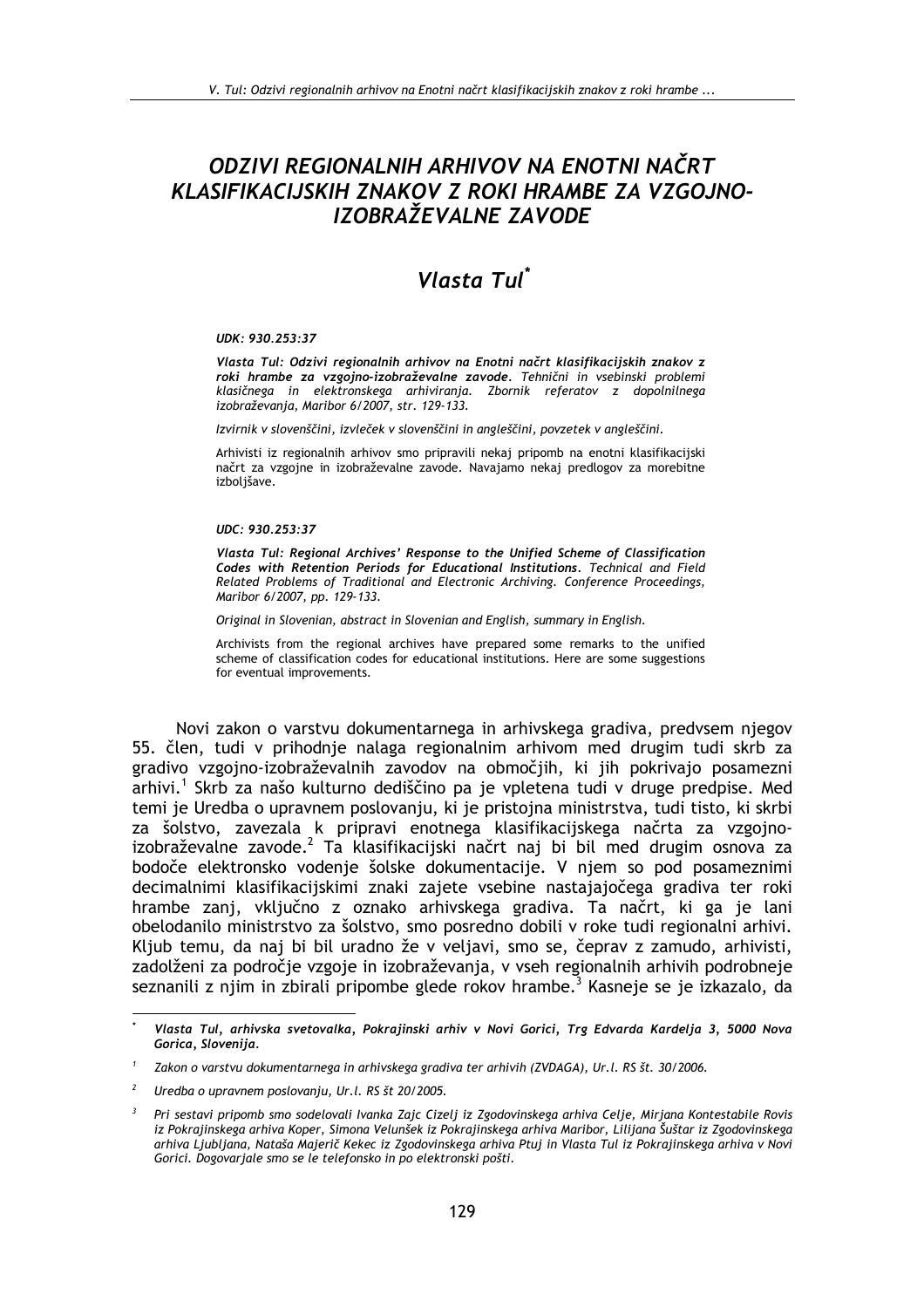načrt v praksi v predvidenem roku ni zaživel in da je bil rok uveljavitve še večkrat prestavlien, zato se še vedno zdi smiselno, naše pripombe, ki jih sicer ni veliko, predstaviti na letošniem posvetovaniu v Radencih. V ta namen so bile pripombe tudi nekoliko dopolnjene.

Šele ob pripravi prispevka za to posvetovanje sem prišla do natančnejših informacij o genezi omenjenega klasifikacijskega načrta. Brez dvoma gre za veliko, prizadevno delo vseh akterjev, od šolskih tajnic, pobudnic in sooblikovalk osnutka, pa do mag. Vladimirja Žumra, ki je pregledal enotni klasifikacijski načrt z arhivskega vidika.

Po prejetju enotnega načrta klasifikacijskih znakov smo arhivisti iz regionalnih arhivov namenili skrb in pozornost zlasti arhivskemu gradivu, ki je zajeto v njem. Ukvarjali smo se z različico načrta, ki so ga šole dobile spomladi leta 2006.

Na prvi pogled nas klasifikacijski načrt preseneti že zaradi obsežnosti in po našem večinskem mnenju preveliki zasičenosti z vsebinami, ki s šolo nimajo nobenega opravka. Toda, če ustvarjalci menijo, da toliko vsebin potrebujejo, se v to arhivi ne bi želeli vmešavati. Klasifikacijski znaki, ki vključujejo neposredno gradivo šol, pa se nam zdijo prenatrpani. Tako so matična knjiga, šolska kronika, publikacije šole, letni delovni načrt, letno organizacijsko poročilo, evidenca o izdanih spričevalih in drugih listinah ter druge evidence zajeti pod eno decimalno klasifikacijsko oznako, kar se nam zdi pretirano.

Ob presojanju zastopanosti arhivskega gradiva v klasifikacijskem načrtu ugotavljamo, da je sestavljavec zajel skorajda vso gradivo, ki nastaja pri vzgojnoizobraževalnih ustanovah. Oporni dokument pri našem preverjanju so bila individualna oz. splošna navodila za šole, ki smo jih arhivi izstavili posameznim ustvarialcem. V niem smo v seznamu in kriterijih opredelili arhivsko gradivo, in sicer zvrsti, ki so in še vedno nastajajo pri ustvarjalcu.

Klasifikacijski načrt je nastal z drugačnimi nameni. Spremlja nastajajoče gradivo in je naravnan v prihodnost, zato je razumljivo, da v njem ni zajetih vseh kategorij arhivskega gradiva, ki so naštete v navodilih.

Pri svojem delu pa smo se arhivisti posluževali tudi aktualne zakonodaje s področia vzgoje in izobraževanja. Ugotavljamo, da v klasifikacijskem načrtu v bistvu najdemo skoraj vse možne zvrsti arhivskega gradiva, ki jih predpisujejo veljavna zakonodaja za posamezne vzgojno-izobraževalne zavode in še posebej pravilniki o dokumentaciji za posamezne vrste teh zavodov.<sup>4</sup> Roke hrambe ter arhivsko gradivo opredeljuje tudi zakonodaja z drugih področji (finance, delovna razmerja ipd.), vendar se je pri tokratnem preverjanju arhivskega gradiva v klasifikacijskem načrtu nisem posluževala.

Navajam le izbor predpisov: Pravilnik o dokumentaciji v vrtcu, Ur.l. RS 41/1997, Zakon o vrtcih, Ur.l. RS 100/2005, Pravilnik o zbiranju in varstvu osebnih podatkov na področju predšolske vzgoje, Ur.l. RS 80/2004, Pravilnik o dokumentaciji v devetletni osnovni šoli, Ur.l. RS 61/2005, Pravilnik o dokumentaciji v srednješolskem izobraževanju, Ur.l. RS 96/1999,

- Pravilnik o šolski dokumentaciji v glasbenih šolah, Ur.l. RS 44/2001,
- Pravilnik o spremembah in dopolnitvah pravilnika o šolski dokumentaciji v glasbenih šolah, Ur.l. RS 1/2004, Pravilnik o zbiranju in varstvu osebnih podatkov v glasbenih šolah, Ur.l. RS 117/2004.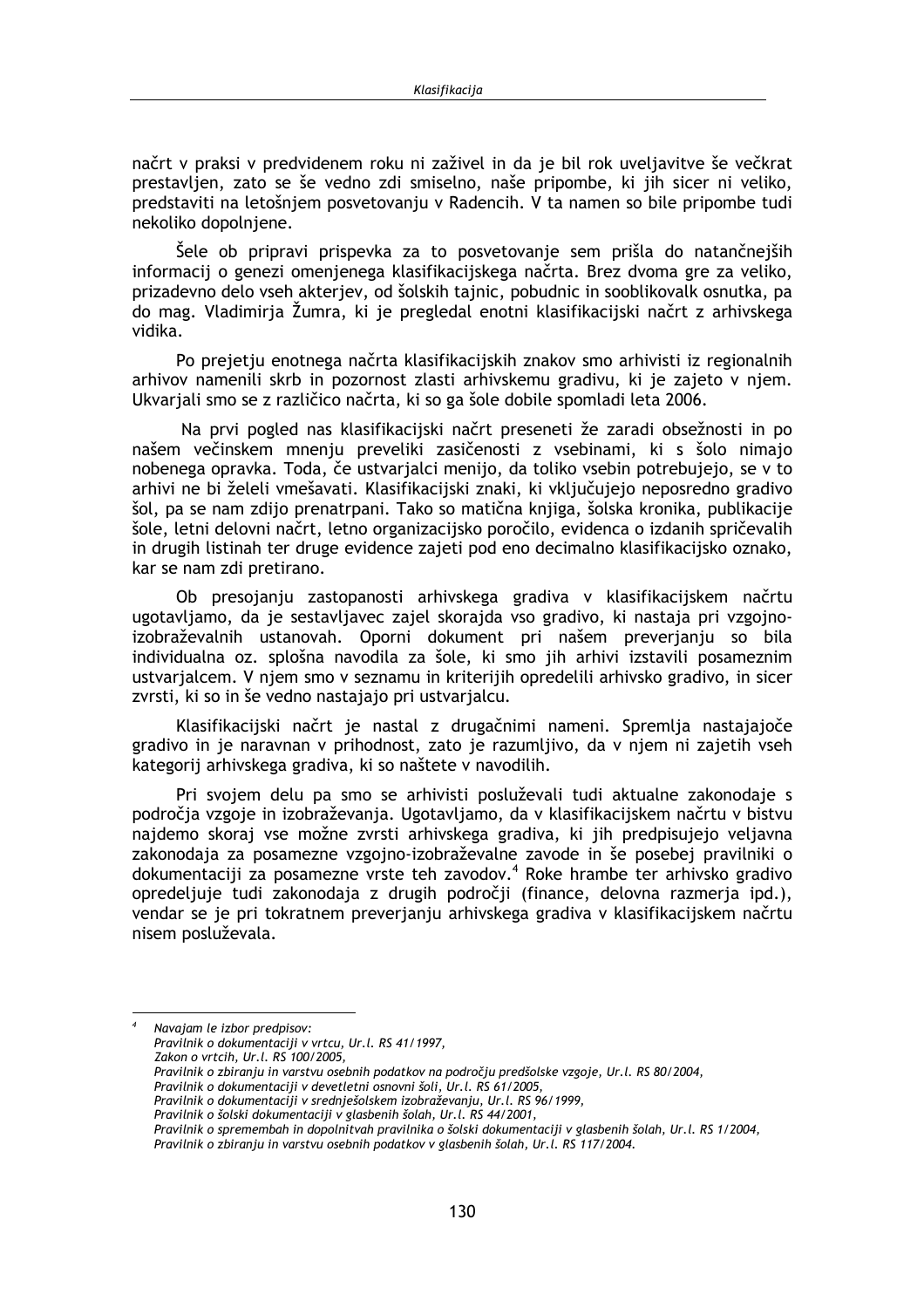Pri pregledovanju klasifikacijskega načrta smo naletelj le na nekaj nedoslednosti in nerodnosti. Z ne ravno redkimi tipkarskimi napakami se nismo ukvarjali. Nekatere ugotovitve s predlogi za izboljšave predstavljam v nadaljevanju besedila.

Klasifikacijski načrt zajema skupine s klasifikacijskimi znaki od 0 do 9. Sestavljavci so večini pedagoške dokumentacije, ki nastaja pri vzgojno-izobraževalnih zavodih, namenili klasifikacijski znak 6 s podnivoji (v skupini 6 so vzgoja in izobraževanje, kultura, šport ter znanost). Dobršen del dokumentacije, kot so seje, sestanki, posvetovanja, pa so vnesli v klasifikacijsko oznako 9 s podnivoji. V omenjenih dveh razredih najdemo tudi največ gradiva opredeljenega z A - arhivsko. Ostalo arhivsko gradivo je v klasifikacijskem načrtu bolj razpršeno.

Znotraj klasifikacijske oznake 6 se v posameznih podrejenih klasifikacijskih znakih vrstijo vsebine za posamezne vzgojno-izobraževalne zavode (vrtci, osnovne šole, gimnazije, srednje poklicno in srednje strokovno izobraževanje, glasbene šole). Ker pri teh ustvarialcih nastaja enako ali vsaj podobno gradivo, se tudi opis vsebin klasifikacijskih znakov za posamezno vrsto zavoda vsakokrat ponovi. Te klasifikacijske vsebine imajo tudi enake roke hrambe. Take vsebine so na primer kronika ustanove, publikacija zavoda, letni delovni načrt in podobno. Menimo, da bi ponavljajoče se vsebine za posamezne vrste vzgojno-izobraževalnih zavodov lahko združili pod skupno klasifikacijsko oznako.

V taki razporeditvi bi verjetno lažje našli svoje mesto tudi dijaški domovi, ki v tem načrtu v bistvu niso zajeti.

Zato pa bi bilo verjetno potrebno v klasifikacijskem načrtu najprej urediti položaj gradiva glasbenih šol. To ima pri razgradnji vsebin znotraj posameznih klasifikacijskih znakov poseben položaj. Zapisniki pedagoških konferenc sveta zavoda so pri vseh zavodih, razen pri glasbenih šolah, v podnivojih klasifikacijskega znaka 9, pri glasbenih šolah pa v podnivojih klasifikacijskega znaka 6. Zapisniki sveta staršev so zavedeni samo pri glasbenih šolah, pri ostalih ustanovah gradivo sveta staršev sploh ni navedeno. Gotovo bi bilo bolj pregledno, ko bi bil pristop za vse zavode enoten.

V klasifikacijskem načrtu pogrešamo možnost uvrstitve nekaterih vsebin oz. arhivskega gradiva, ki nastaja pri obravnavanih zavodih. Tako nismo našli mesta za obšolske dejavnosti, krožke in društva. V klasifikacijski načrt pa bi po našem mnenju morali vključiti tudi gradivo o problematiki drog na in ob šoli. Zanj bi odprli nezasedeno klasifikacijsko oznako 188 in vsebino označili za arhivsko.

Pod klasifikacijskimi znaki 510, 511 in 512 (razna regionalna, bi- ali multilateralna sodelovanja) je nejasna opredelitev roka A za šolo. Če sestavljavci mislijo na dokumentacijo, ki se pri vsebinah pod temi klasifikacijskimi znaki nanaša na šole, potem bi morali npr. enako torej z A za šolo, opredeliti tudi dokumentacijo pod klasifikacijskimi znaki od 530 do 532, ki zajema Slovence po svetu in klasifikacijski znak 671, kjer najdemo športne prireditve, razvide športnikov, športnih delavcev in športnih objektov, letne programe in redno športno vadbo.

Klasifikacijski znak 602 vsebuje naslednjo vsebino delovanje vrtcev, izvajanje programa ... Za to gradivo je predvideno trajno hranjenje. Menimo pa, da bi, čeravno ne prav natančno, opredeljeno gradivo raje označili za arhivsko. Kot arhivsko bi opredelili tudi v klasifikaciji kot trajno opredeljeno vsebino klasifikacijskega znaka 603, kjer so vsebovani programi v osnovnem, srednjem, višjem ter visokošolskem izobraževanju, izobraževanje odraslih, izobraževanje Romov, šolska tekmovanja,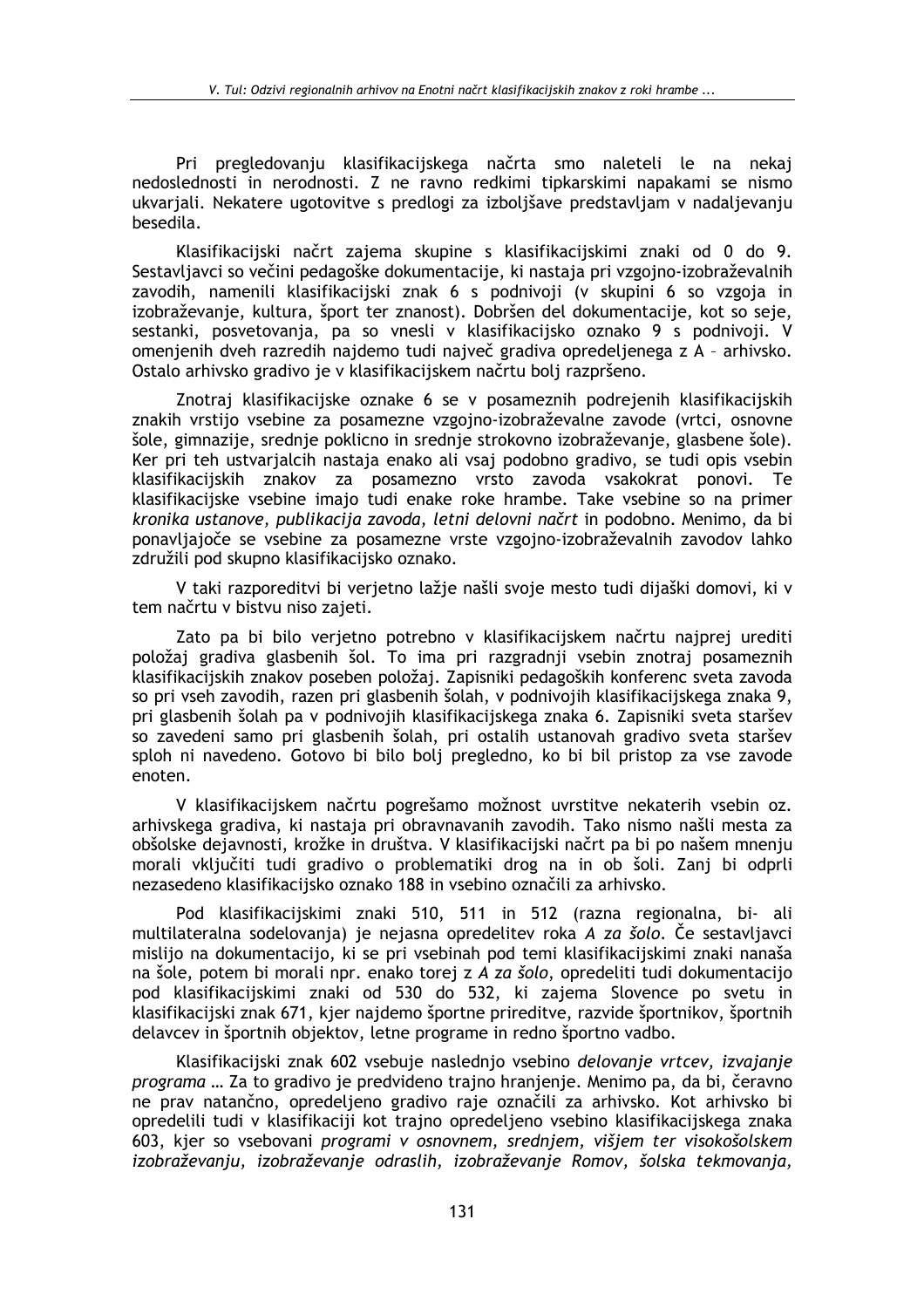izobraževanie v tujini, zdomcev in tujcev, zasebni učitelji in vzgojitelji, vpis v razvid, vojaške šole ...

Medtem ko nekatere zvrsti gradiva pogrešamo, se nam po drugi strani zdi, da je sestavljavec pri označevanju gradiva za arhivsko hrambo ponekod preveč širokogruden. Tak primer je šifra 014 (javni skladi, javne agencije, javni zavodi, zbornice in koncesije, javna pooblastila), kjer menimo, da bi kot arhivske opredelili le zapisnike in sklepe, ne pa celotnega gradiva v zvezi s soglasji k statutom in spremembami statutov zavodov ter soglasju k imenovanju direktorjev in članov svetov, koncesijske pogodbe, postopke podelitve koncesij, postopke podelitve in izvajanje javnega pooblastila in tolmačenja zakonodaje.

Tudi dokumentacijo v zvezi s postopki javnih razpisov, dokumentacijo izbranega ponudnika, poročila, sklepe, pogodbe, revizije, skupna javna naročila pod klasifikacijskim znakom 430 (javna naročila), ki je v klasifikacijskem načrtu označena kot arhivska, bi lahko opredelili le kot trajno. Če se bo tudi pri šolah začelo elektronsko poslovanje in arhiviranje, bo problem, povezan s prostorsko stisko, odpadel, in si bomo za trajno ohranitev lahko izbrali kakšno kategorijo gradiva več.

Ena izmed skupnih ugotovitev je tudi ta, da predlagatelj pri rokih hrambe ni upošteval možnosti vzorčnega odbiranja nekaterih zvrsti gradiva. Tak primer bi lahko bila šolska glasila. Ker jih je predlagatelj opredelil kot arhivska, jih bo arhiv lahko še vedno dodatno odbral, ko jih bo prevzel. Tudi če bo v klasifikacijskem načrtu določen trajen rok hrambe, bo arhiv izmed takega gradiva še vedno lahko za določeno časovno obdobje odbral posamezne primerke. V primerih pa, ko je predviden krajši rok hrambe, verjetno od želenih primerkov dokumentacije ne bo ostalo nič (npr. dnevniki, redovalnice, učne priprave, primerki iz dokumentacije šolskih svetovalnih služb, razrednikove analize pedagoškega dela v oddelku, šolska malica, prevozi otrok v šolo itd.).

V že omenjenih navodilih za odbiranje arhivskega iz dokumentarnega gradiva je ta problem rešen z opozorilom, da je treba upoštevati kriterije pri odbiranju. Verjetno bi morali podobno urediti tudi v enotnem klasifikacijskem načrtu.

Arhivisti, ki smo pregledovali ta klasifikacijski načrt, smo se lotili še nekaterih vsebin, vendar jih tokrat ne bom izpostavljala, ker glede predlogov za roke hrambe nismo bili enotni, včasih tudi zato ne, ker si za opisom vsebine nismo znali predstavliati, kaj točno naj bi zajemala. Za verodostojne ocene ustreznosti rokov hrambe vsebin pa bi morali pridobiti mnenja strokovnjakov z drugih področij, kot sta na primer pravo in finance.

O ustreznosti in uporabnosti klasifikacijskega načrta sem se pozanimala tudi na terenu pri vzgojno-izobraževalnih zavodih.

V same roke hrambe se šolske tajnice, z izjemo tiste, ki je bila na območju novogoriškega arhiva vključena v skupino, ki je pripravljala klasifikacijski načrt, niso veliko poglabljale. Ustvarjalce je največkrat skrbelo, kako bo z gradivom, ki je zaupne narave in hkrati arhivsko. Tako je na primer predlog, da bi za arhivske označili tudi zapisnike komisij za ugotavljanje pripravljenosti otrok za sprejem v šolo, ki ga je po pravilniku o dokumentaciji na devetletni osnovni šoli potrebno hraniti dve leti in so v klasifikacijskem načrtu opredeljeni kot trajno gradivo, vzbudil dvome pri ustvarjalcih. To gradivo je namreč mnogokrat v pristojnosti šolske svetovalne službe, ki se zelo težko sprijazni s kakršnimkoli podaljšanjem roka hrambe mimo omenjenega pravilnika. Gradivo sproti uničujejo.